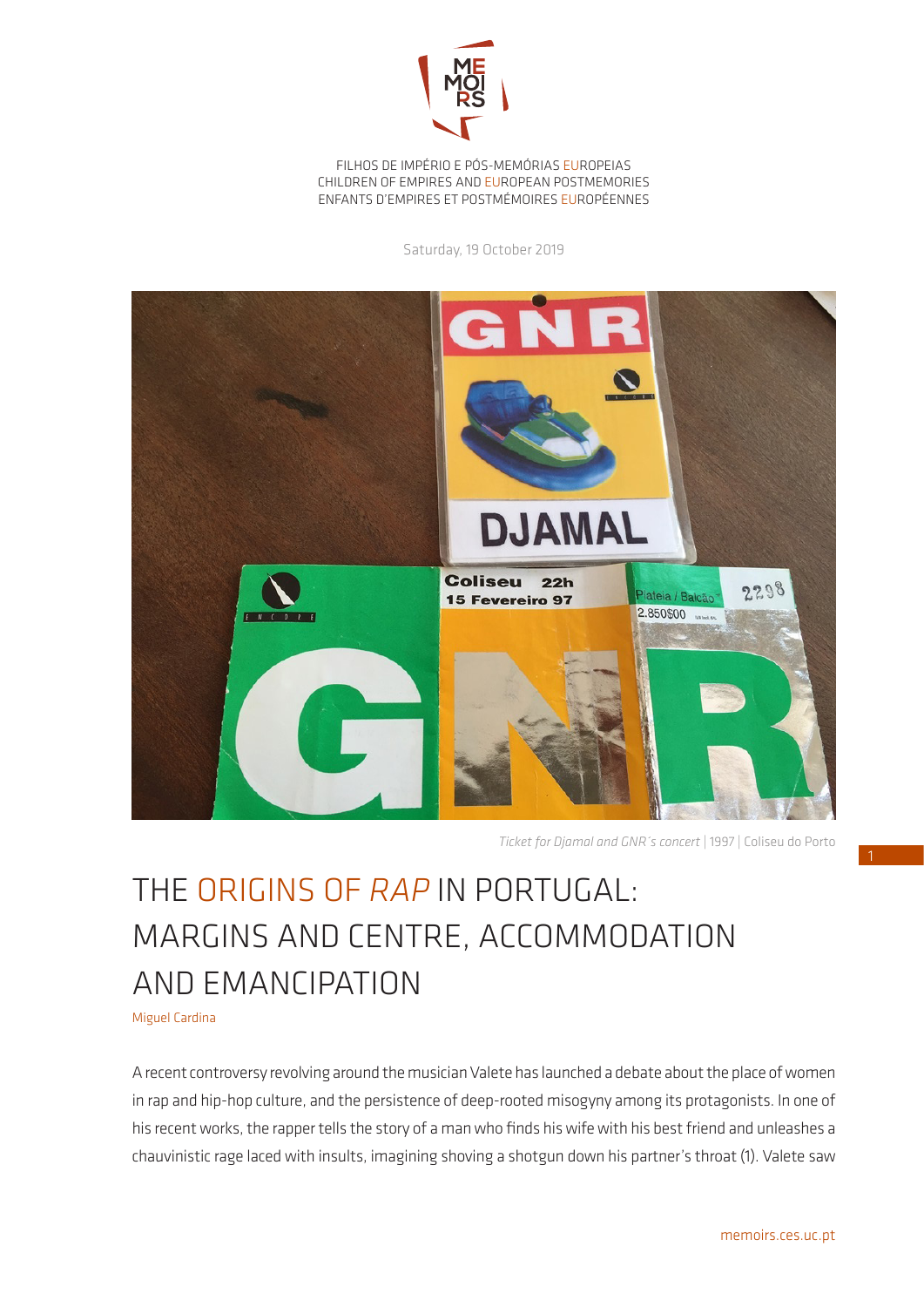

it as a piece of art fictionalizing violence. Various critical voices have pointed to how the video reiterates stereotypes about women and glorified chauvinist violence in a country that has faced many cases of domestic violence and murder of women. Beyond the old question of the relationship between ethics and aesthetics, the controversy encourages us to ask how rap – understood as a site for the denunciation of racism and the visibilization of the daily life of racialized, subordinated groups – has, itself, been complicit with other kinds of invisibilities and oppressions.

The recently published *Fixar o (In)Visível. Os primeiros passos do RAP em Portugal (1986-1998)* [*Fixing the (In)Visible. Rap's first steps in Portugal* (1986-1998)] by Soraia Simões de Andrade, gives us important tools to think with in this debate. It analyses the emergence of rap and hip-hop culture in Portugal and the intersection between this emerging artistic practice, its lead actors and the culture industries in Portugal at the end of the 20<sup>th</sup> century. Based on academic research, the book describes the origins of rap between 1986 and 1998. The opening date marks the beginning of the *Mercado Negro* [*Black Market*] programme on *Correio da Manhã Rádio,* a key moment in the mediatization of hip-hop culture. The endpoint corresponds to Expo98 when, the author argues, prominent hip-hop groups achieved unprecedented social visibility and commercial success.

The first chapter analyses the emergence of rap in North America and the key moments and spaces of its reception in Portugal. It argues that the emergence of rap "has allowed us to reinforce how mechanisms of identity came to give a deeper meaning to the biographical journeys of the pioneers" (2), establishing a connection between their daily lives and where they came from. At the same time this emergence was followed by a movement towards the mainstream of the music industry and access to influential media and independent television channels. This had a significant impact in the years of *cavaquismo* (3)*.* This is illustrated by the case of the first rap compilation, *Rapública*. Released in 1994, it featured Boss AC, who shortly afterwards wrote Cavaco Silva's campaign anthem, and the single "*Nadar*", by the Black Company. There, and in the releases that immediately followed, the author shows an increasing articulation between rap and what she calls a "culture of the centre", in a period in which dependence on recording studios was naturally greater than in the Internet era. This landscape leads Soraia Simões de Andrade to define rap as being, "of the urban musical forms, ironically the one that was most directly a product of what it criticized: the *modus operandi* of the culture industries and their social and economic context" (4).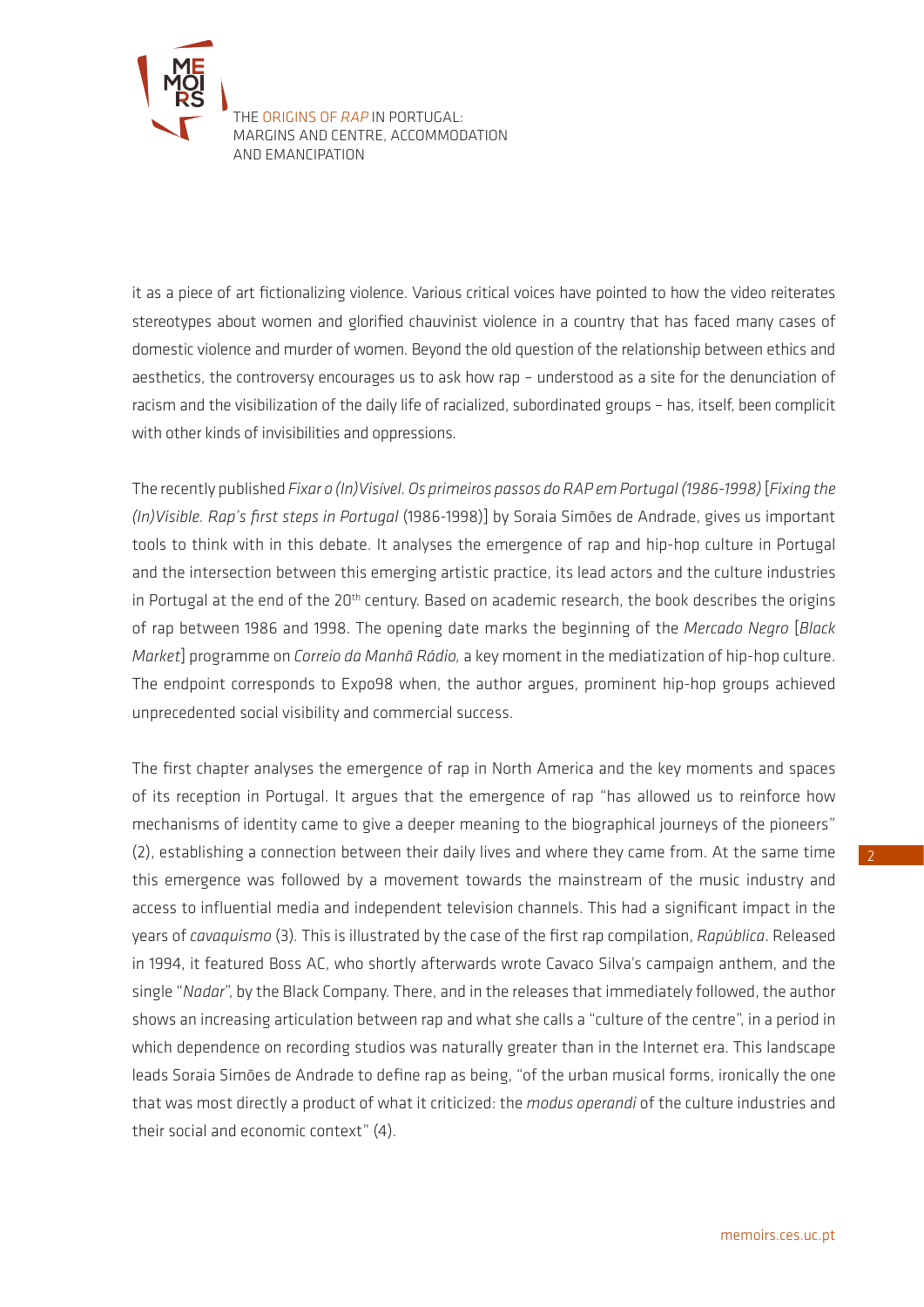

Simultaneously, rap worked as a powerful challenge to modes of identity and exclusion, frequently taking the urban margins as a site for the observation and criticism of racism, social exclusion, poverty, xenophobia and police violence. At the same time that "*Nadar*", by the Black Company, became a big hit on radio and television music and artists also emerged who used Cape Verdean language and wrote lyrics with a strong political character. General D is the clearest example. Chapters 2 and 3 underline rap's drift towards the consumer society in the 1990s, while at the same time consolidating discourses associated with "racial coexistence" and the struggle against social injustice. New modes of performance and new spaces of socialization allowed it, also, to define itself as a territory of resistance.

In chapter 4, Soraia Simões de Andrade goes on to identify the major observable trends in this musical field. Among these "routes of invisibility" she emphasizes the groups Divine and Djamal, the only female rap groups to record in the 1990s, who explicitly dealt with sexist violence. In a context in which women were either objectified, or appeared as members of a choir or singing a refrain, these pioneering artists were a counterpoint to a world with overwhelmingly masculine protagonists, practices and values. One of the most obvious merits of this book is precisely that it reveals this alternative history of rap to give visibility and recognition to rappers who challenged chauvinism and violence. They were, in many ways, the precursors of a more recent generation of artists: of Capicua and Mynda Guevara.

Due to a lack of written resources, the book draws on a wide range of audiovisual material, a good part of which the author has made available on the site [Mural Sonoro](https://www.muralsonoro.com/). She has gathered testimonies that allow her to portray the first phase of Portuguese rap through key moments and personal experiences. Through oral history, Soraia Simões de Andrade therefore brings us a critical analysis of the emergence of this musical field and of the socio-political dynamics which determined it. She challenges the masculinist primacy of existing histories of rap, emphasizing its dependence on the music industry and analysing the repertoires and trajectories of its central protagonists. She highlights, too, the role of hip-hop culture in the socialization of youth in Portugal, initially of black and Afrodescendent youth in particular. It is a book, therefore, that deals with the visibilities and invisibilities inherent to a particular musical field. But it is also about the construction of youth in the eighties and nineties. It is about both cavaquismo itself and the anticavaquismo of the right. The book shows, for instance, the newspaper *O Independente*'s unexpected and long-denied ties to that world. Those decades were a crucial period for the definition of a liberal, cosmopolitan and European Portugal. Rap was used by that project as a multicultural symbol of a country in search of modernity, but was nonetheless criticized by the same voices for its use of music as a field of political expression against racism and inequality.